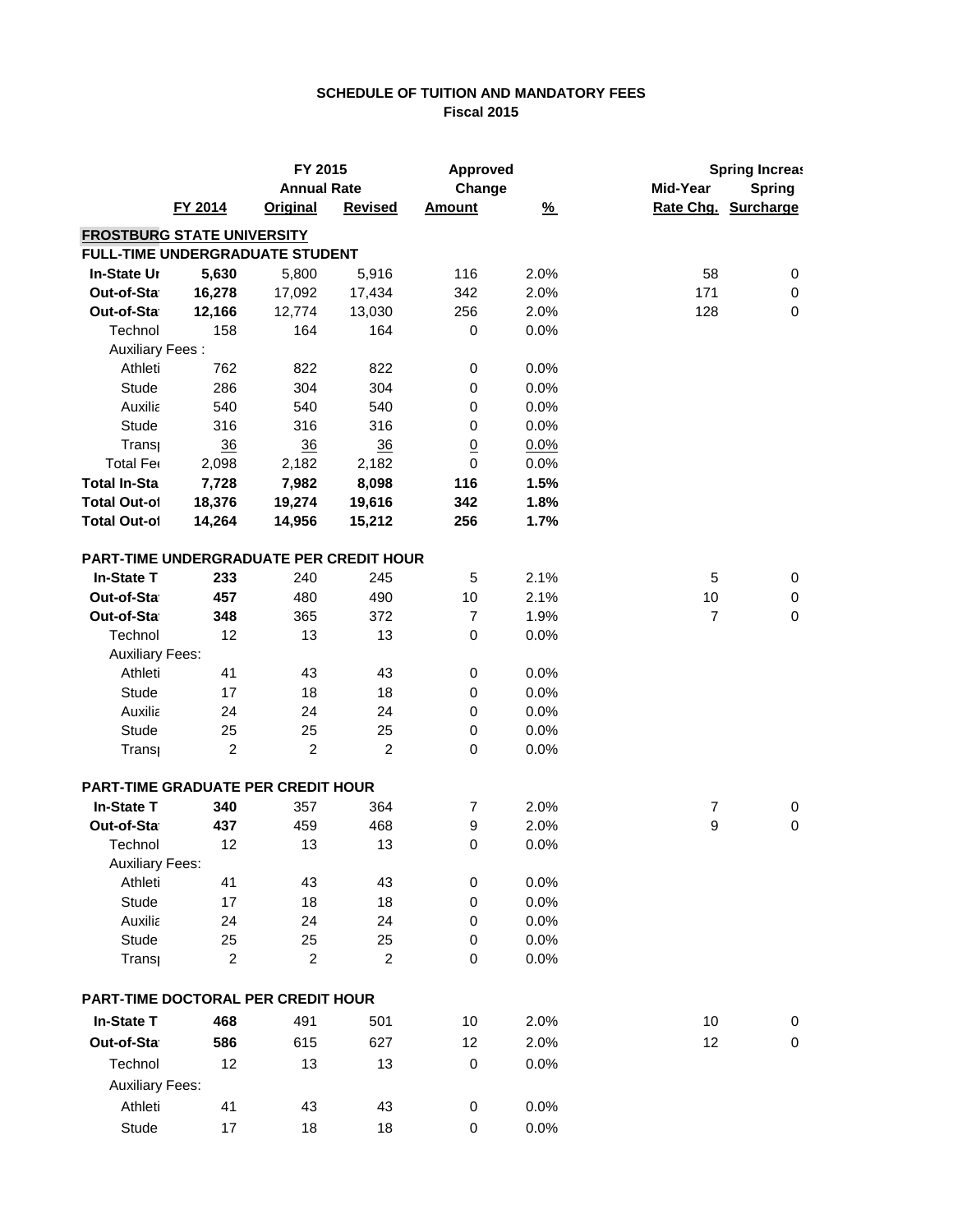| Auxilia | 24 | 24 | 24 | $0.0\%$ |
|---------|----|----|----|---------|
| Stude   | 25 | 25 | 25 | $0.0\%$ |
| Transı  |    |    |    | $0.0\%$ |